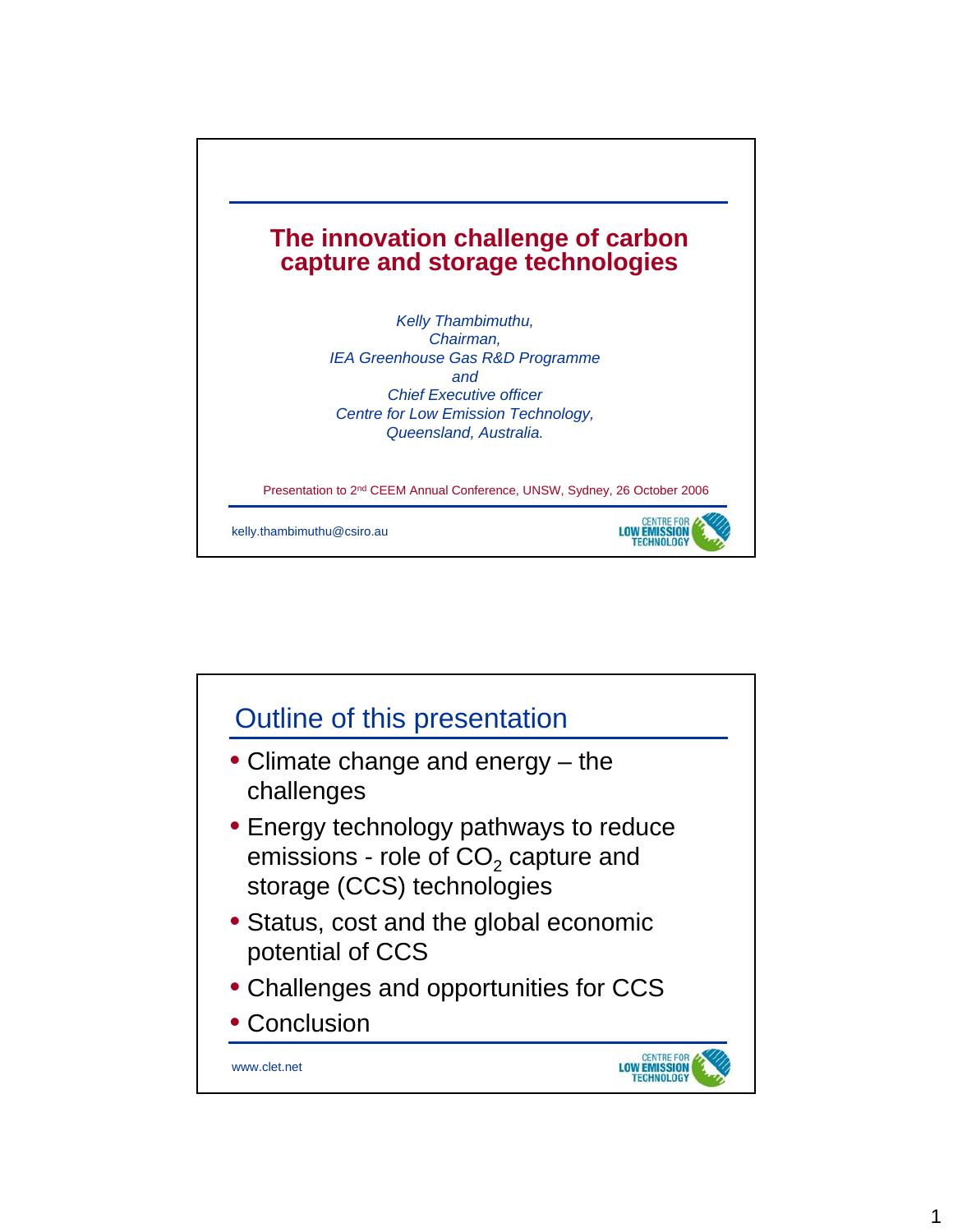

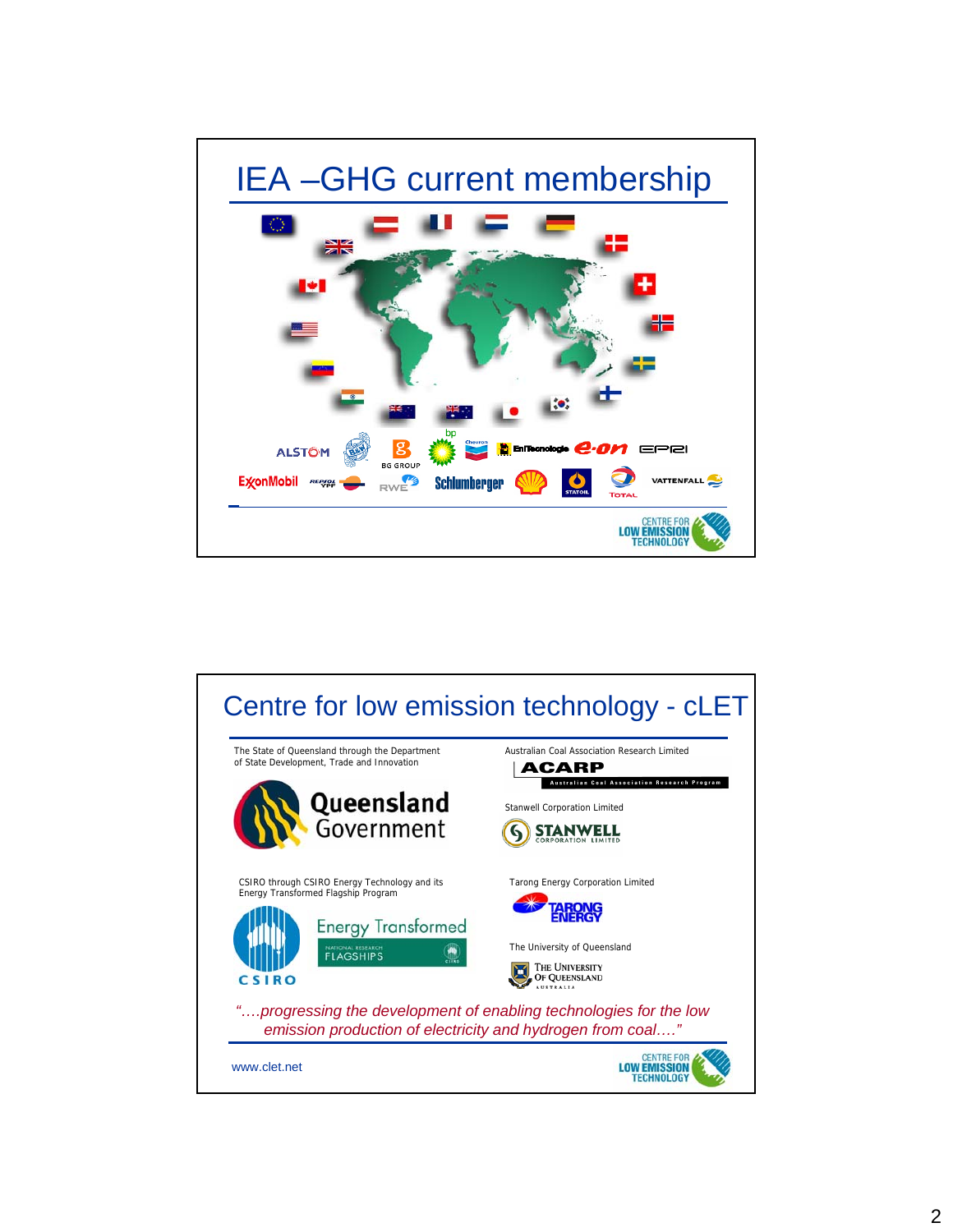

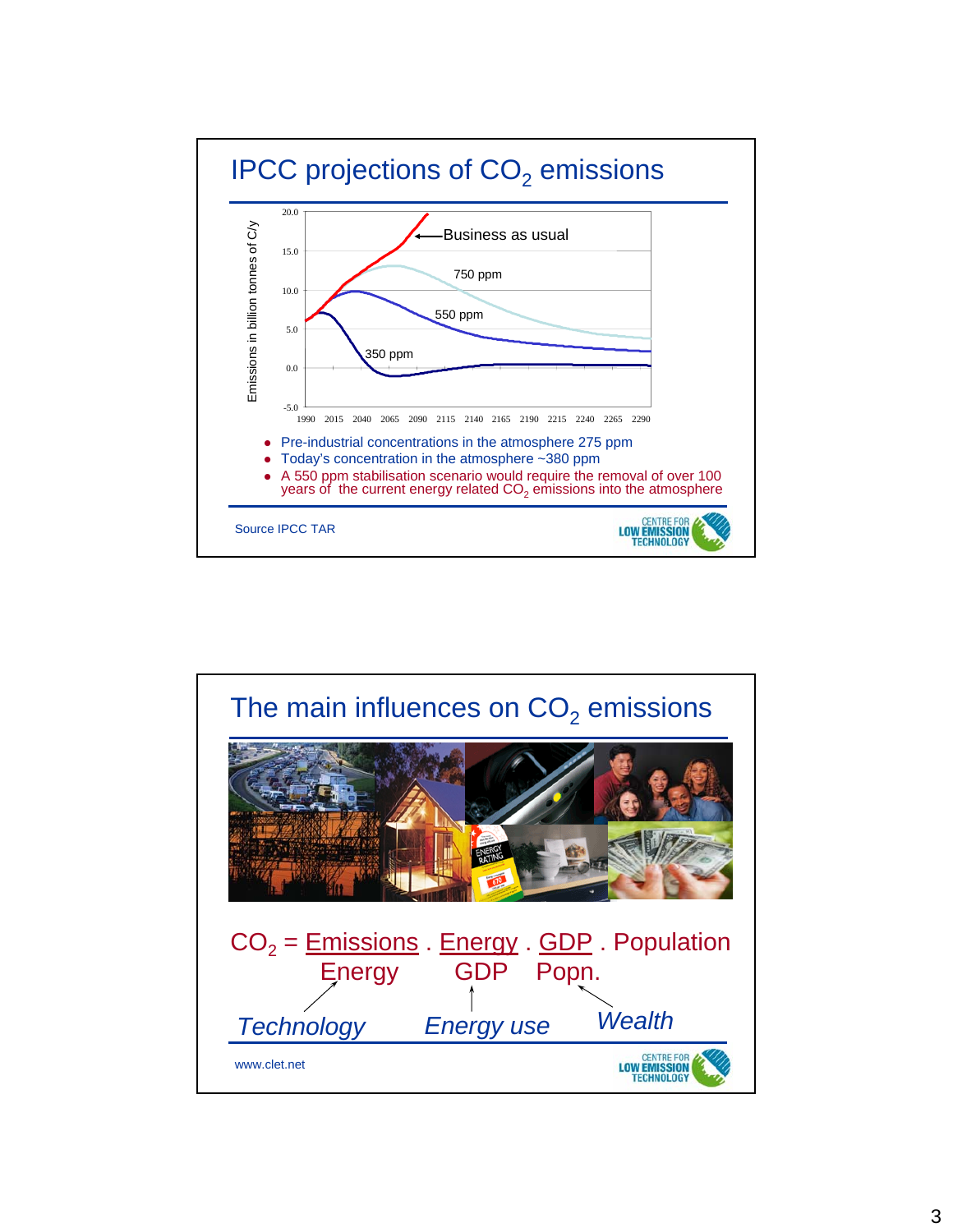

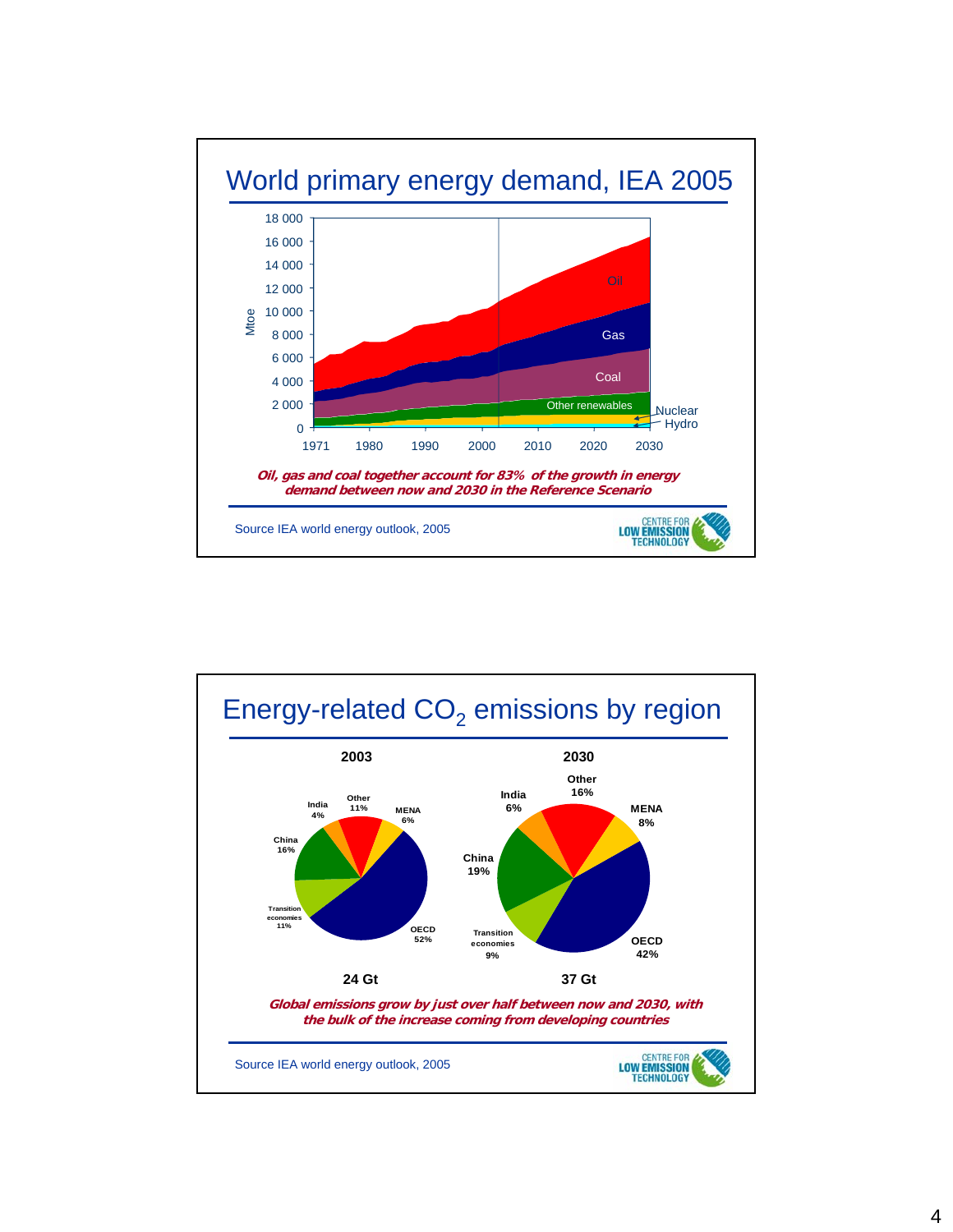## The carbon – lock in

## New and replacement fossil fuel power generation capacity (GWe)

|                                                              | 2010 | 2020                                                      | 2030 |
|--------------------------------------------------------------|------|-----------------------------------------------------------|------|
| World                                                        | 520  | 967                                                       | 1205 |
| <b>OECD</b>                                                  | 160  | 309                                                       | 363  |
| <b>Developing Countries</b>                                  | 343  | 587                                                       | 750  |
| <b>Transition Economies</b>                                  | 16   | 72                                                        | 90   |
| European Union (25)                                          | 39   | 105                                                       | 132  |
| North America                                                | 83   | 141                                                       | 171  |
| China                                                        | 162  | 210                                                       | 260  |
| India                                                        | 24   | 66                                                        | 97   |
| Russia                                                       | 5    | 27                                                        | 34   |
| A rapid anticipated growth in power generation to 2030, with |      | the bulk of the increase coming from developing countries |      |
| Source IFA Clean Coal Centre                                 |      |                                                           |      |

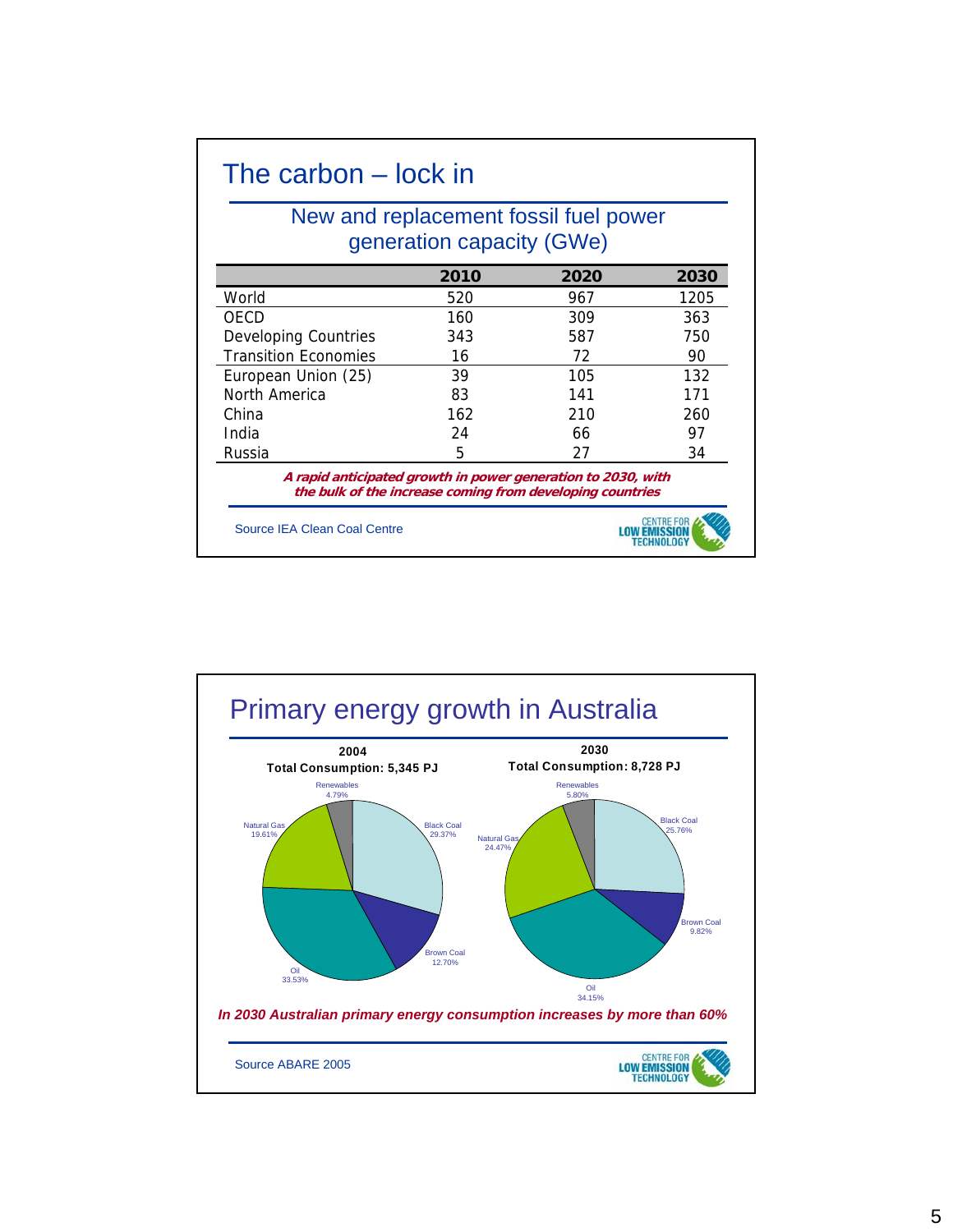

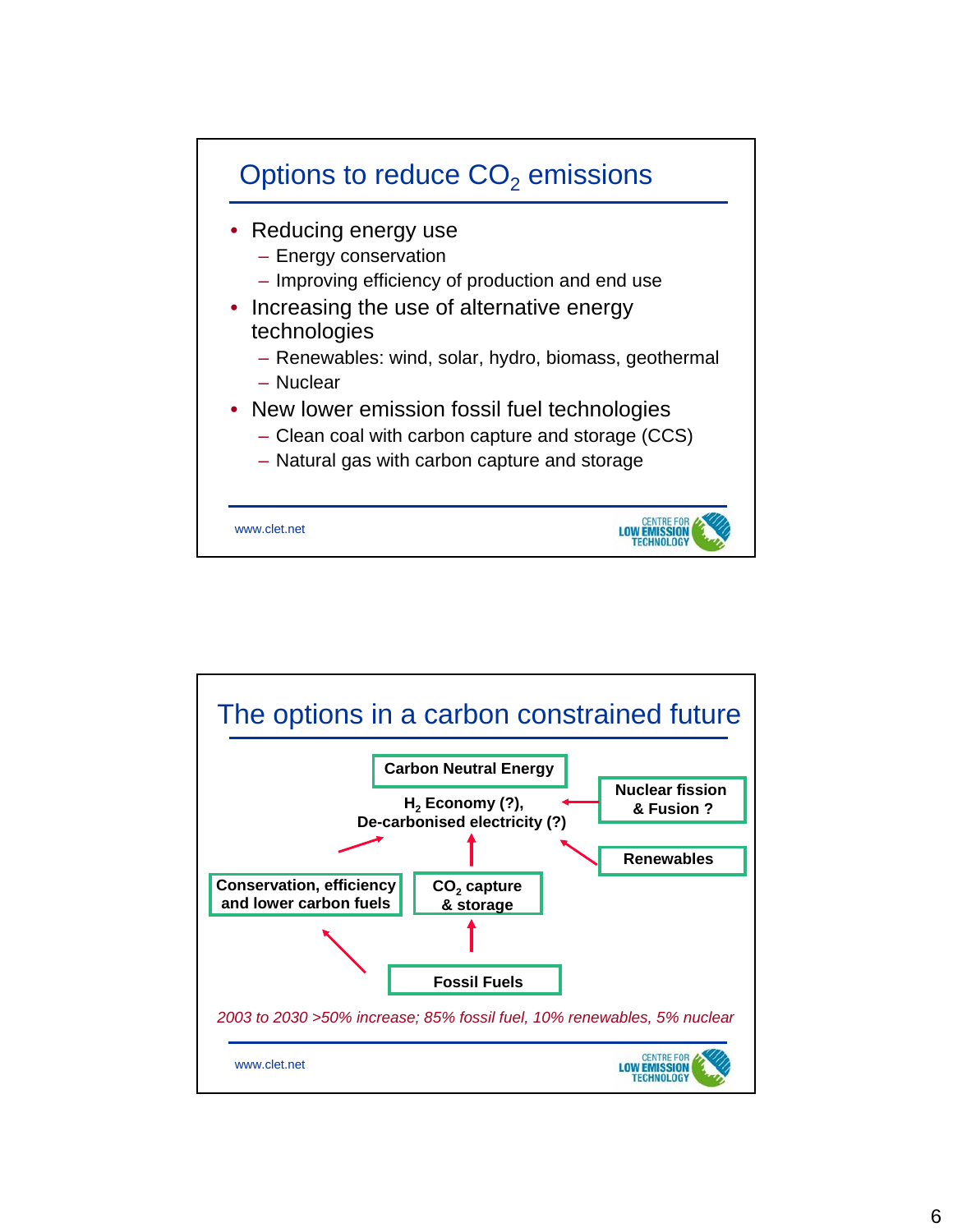

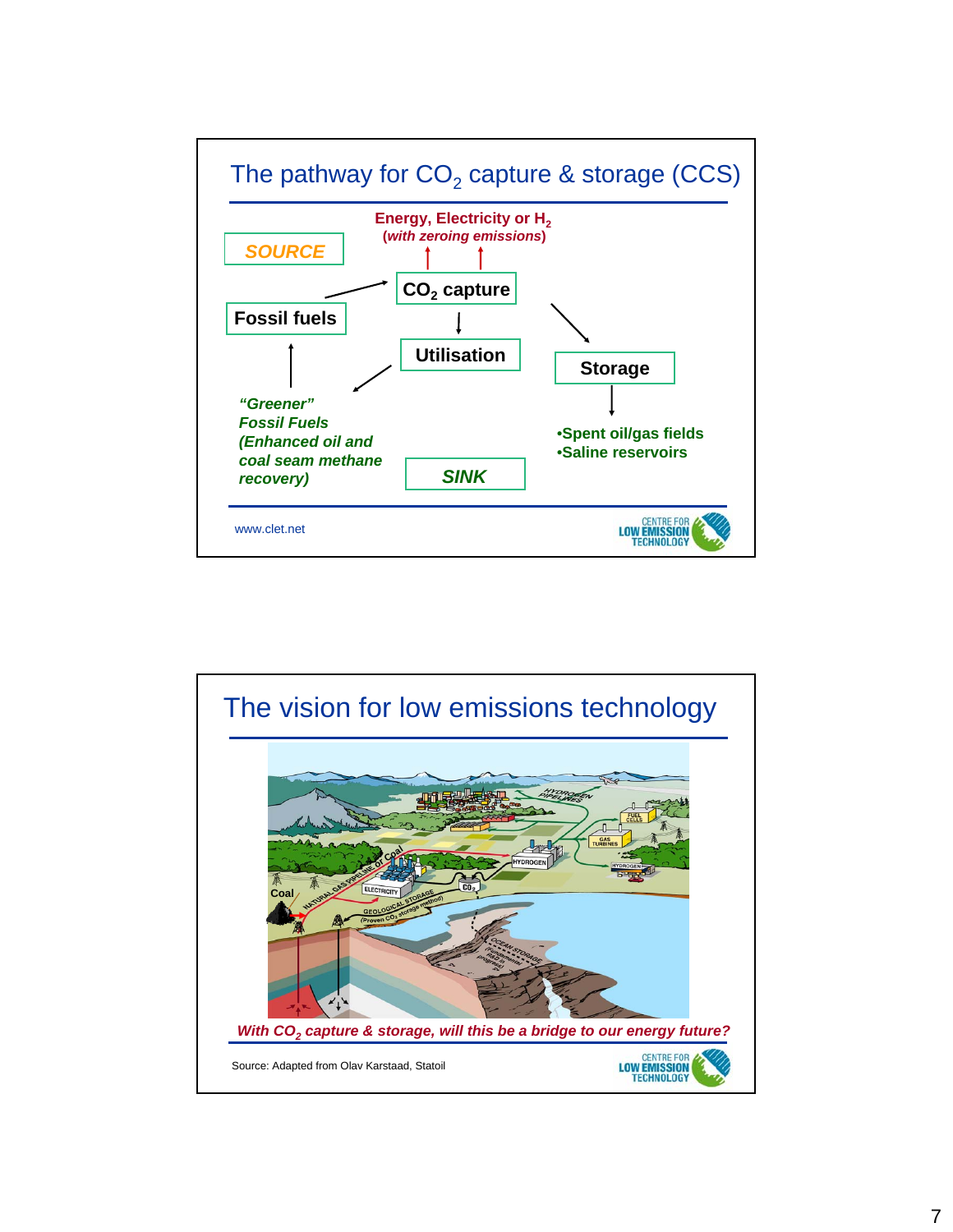

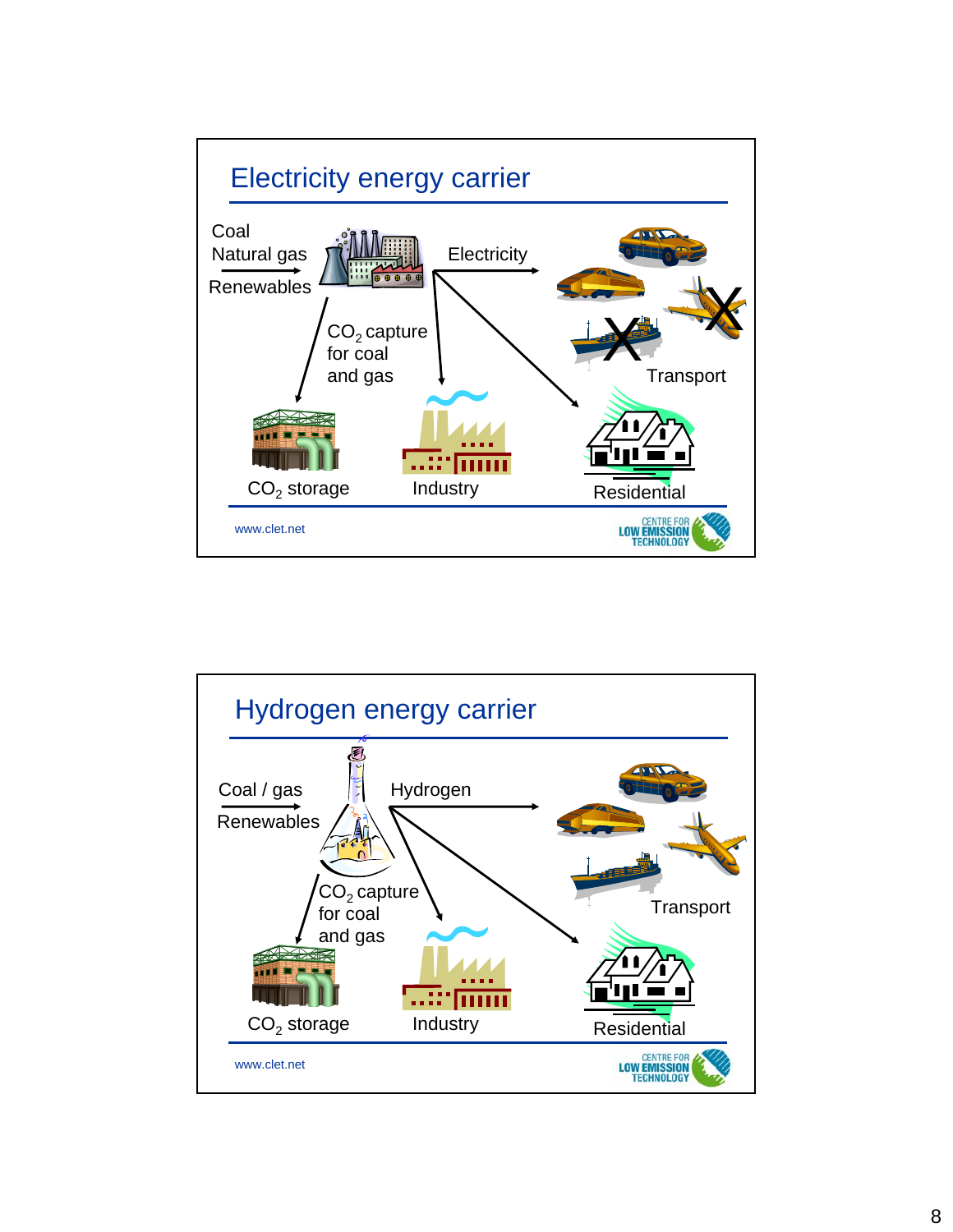

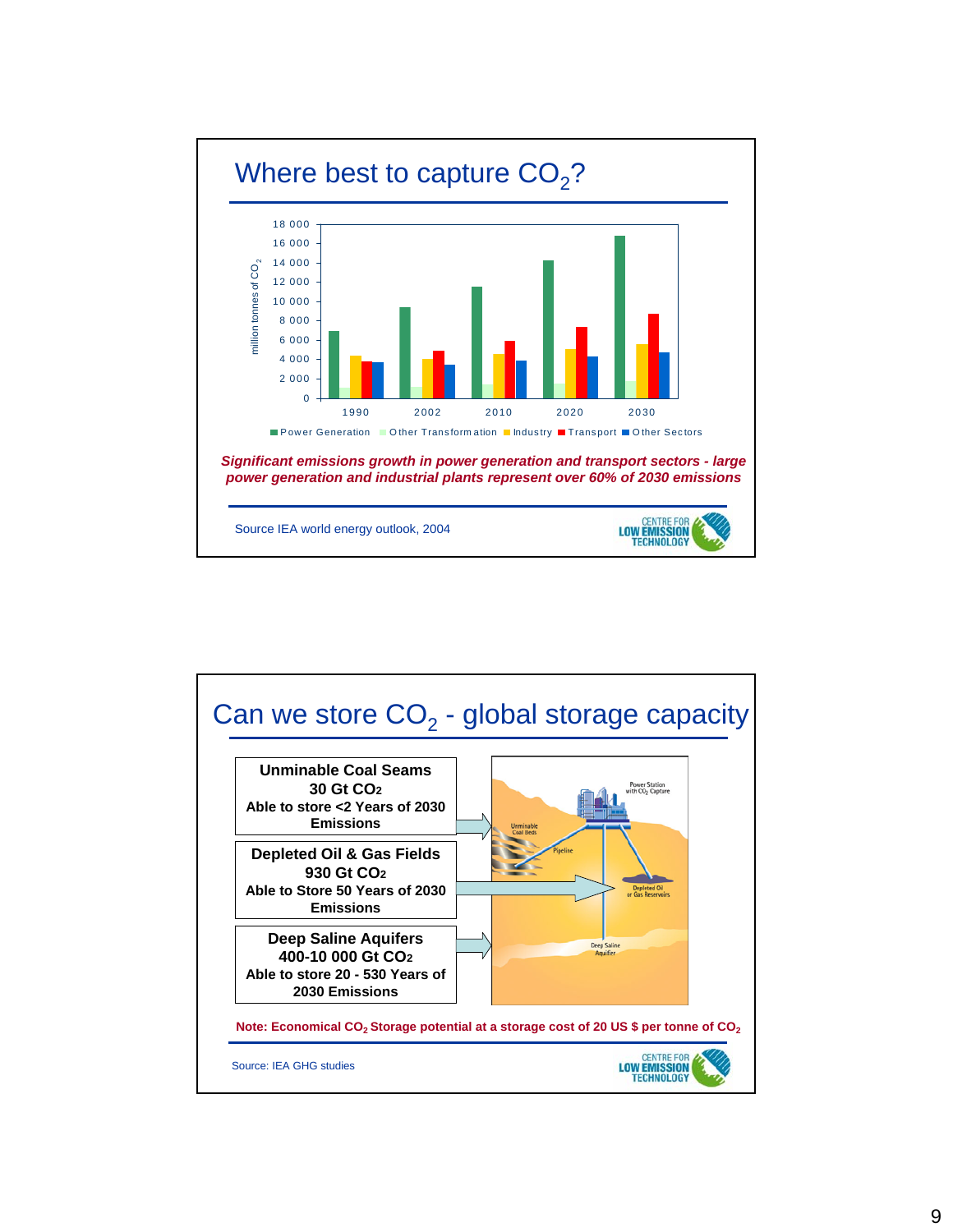

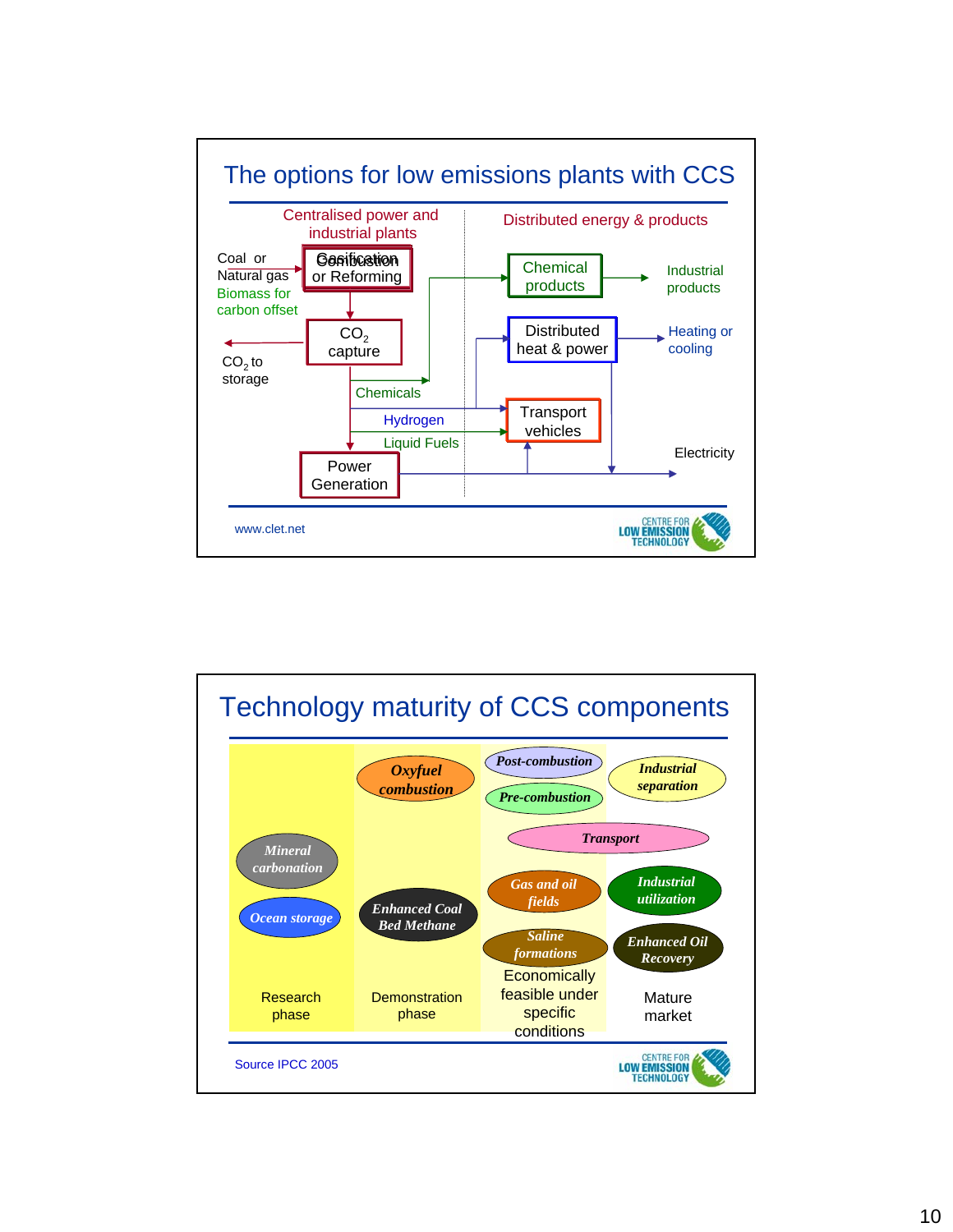

|                                                                                       | <b>Natural</b><br>gas CC | <b>Pulverised</b><br>coal | <b>IGCC</b> | Hydrogen<br><b>Plant</b> |
|---------------------------------------------------------------------------------------|--------------------------|---------------------------|-------------|--------------------------|
| % increase in cost of electricity<br>or hydrogen with capture and<br>geosequestration | 38-54                    | 46-90                     | $34 - 49$   | $17 - 44$                |
| Cost of $CO2$ avoided with<br>geosequestration, US\$/t                                | 38-91                    | 30-71                     | $14 - 53$   | $3 - 75$                 |
| % increase in cost of electricity<br>or hydrogen with capture and<br><b>EOR</b>       | $19 - 40$                | 14-56                     | $0 - 23$    | $0 - 29$                 |
| Cost of CO <sub>2</sub> avoided with EOR<br><b>US\$/t</b>                             | 19-68                    | $9 - 44$                  | $(-7)-31$   | $(-14)-49$               |



www.clet.net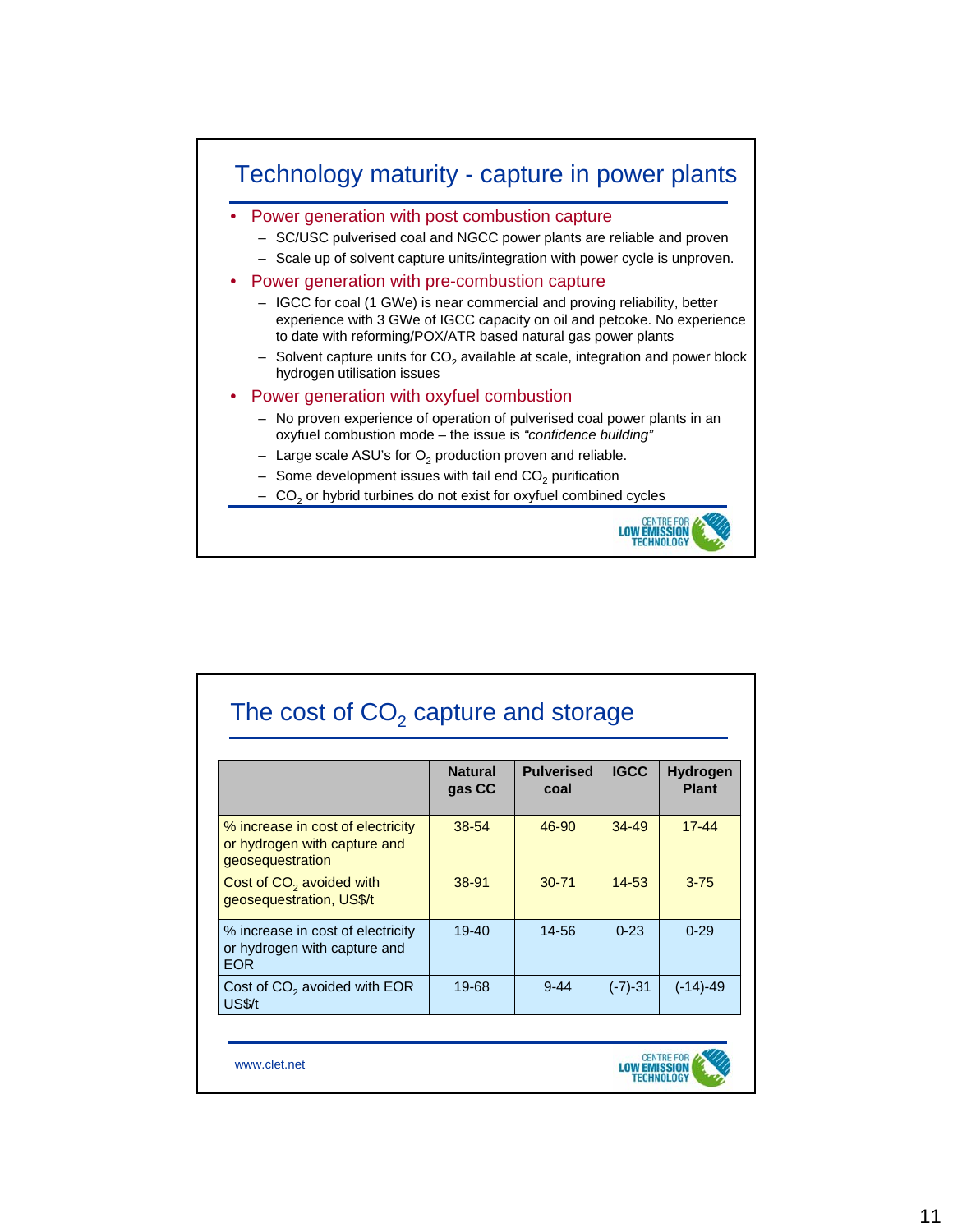

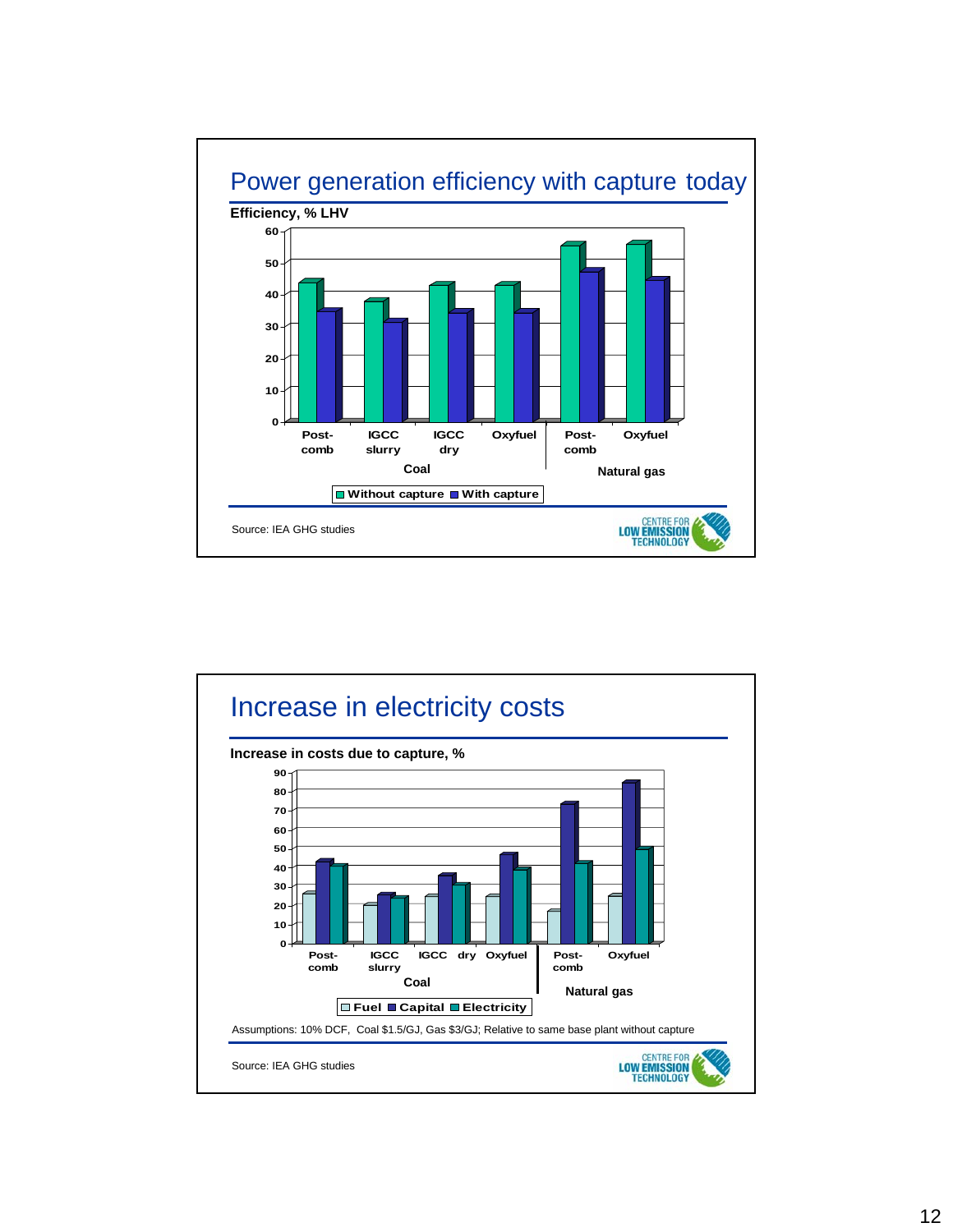

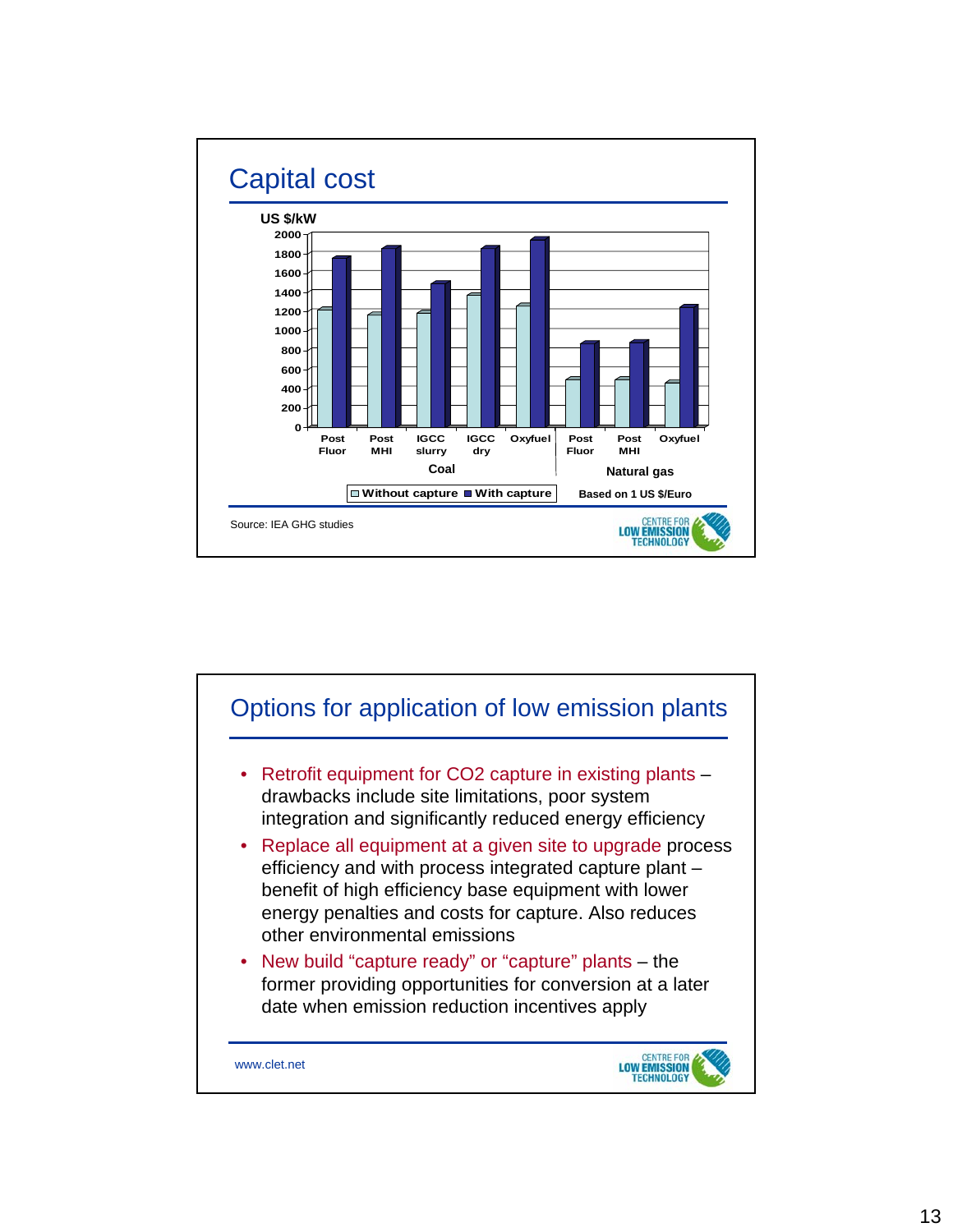

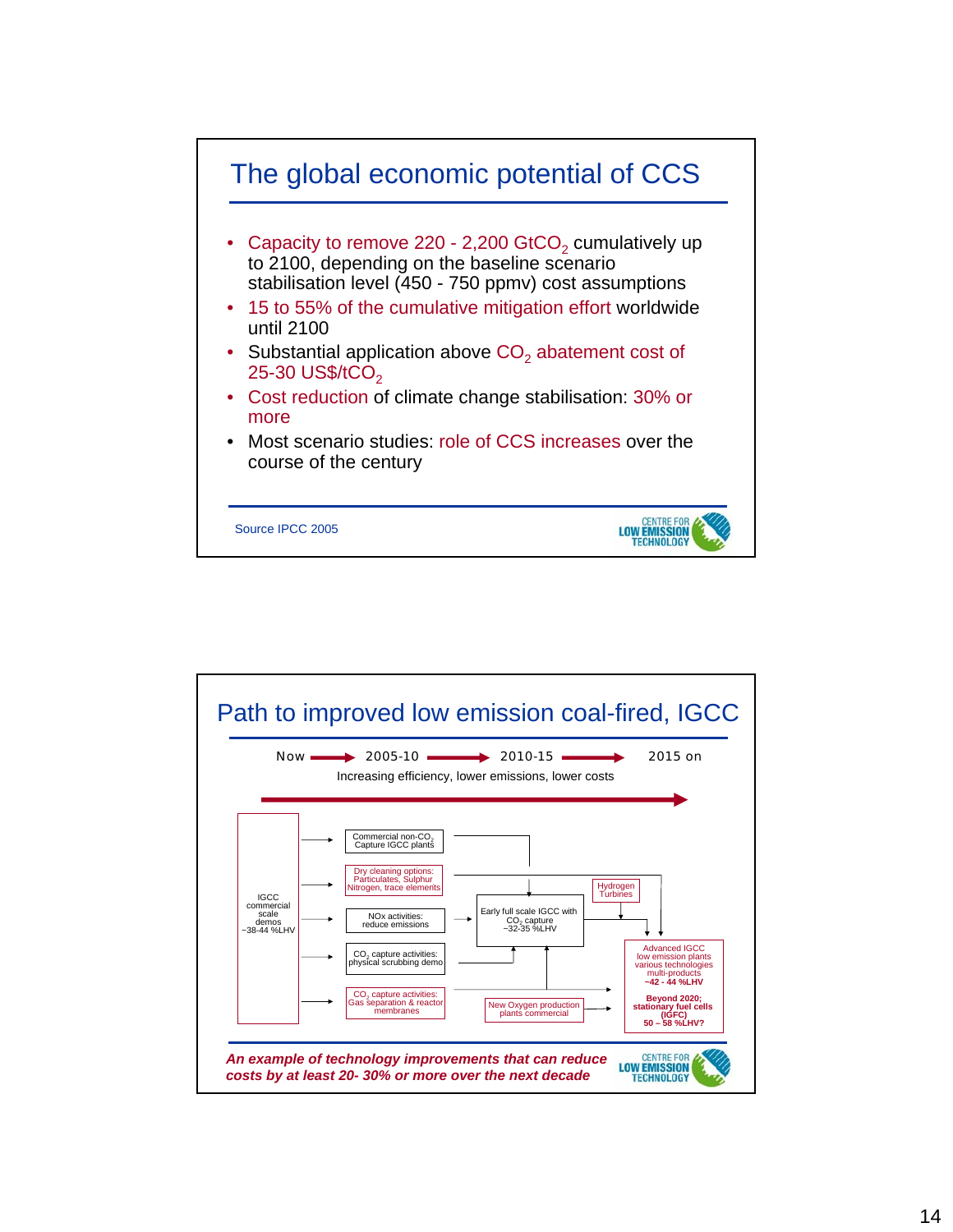

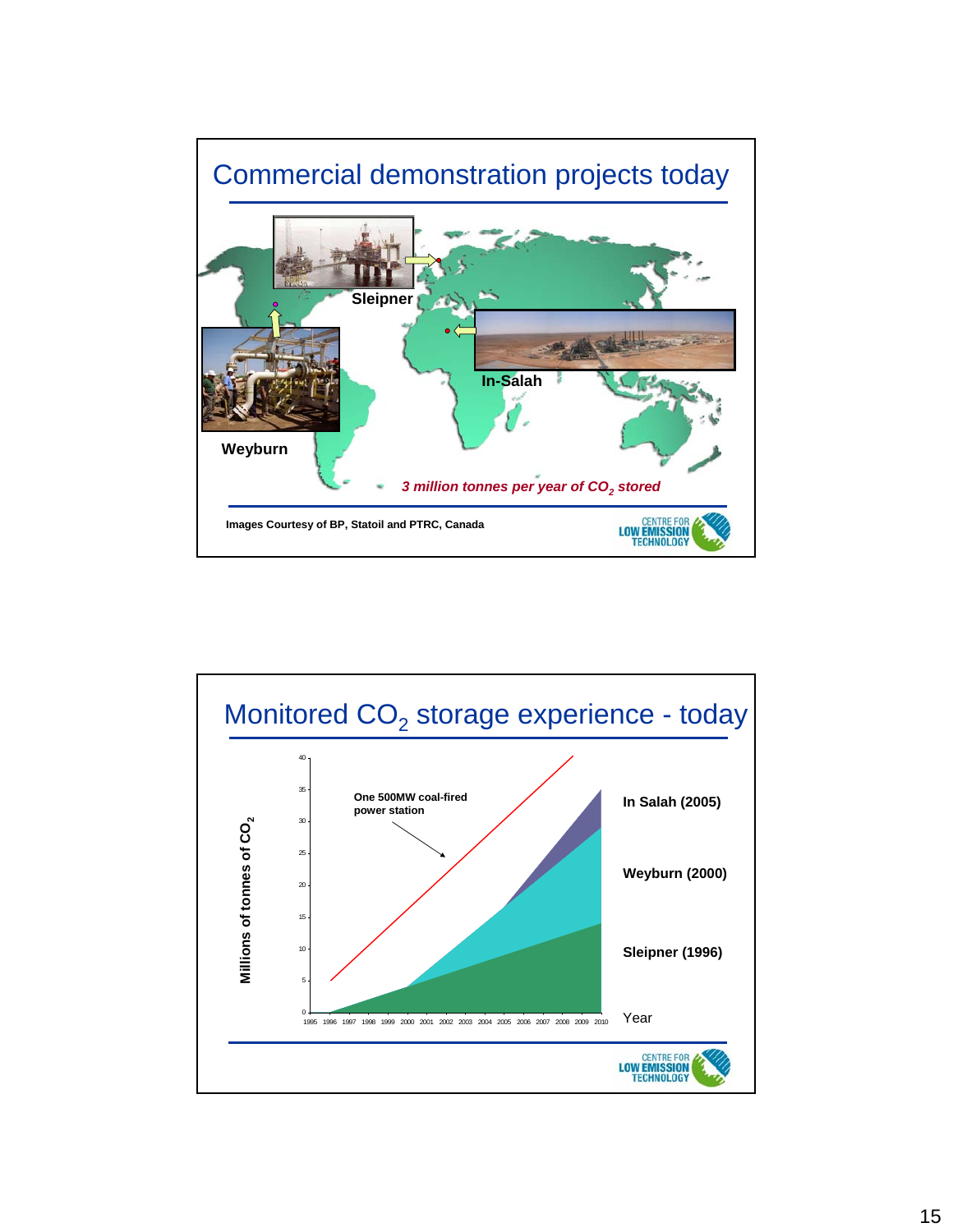

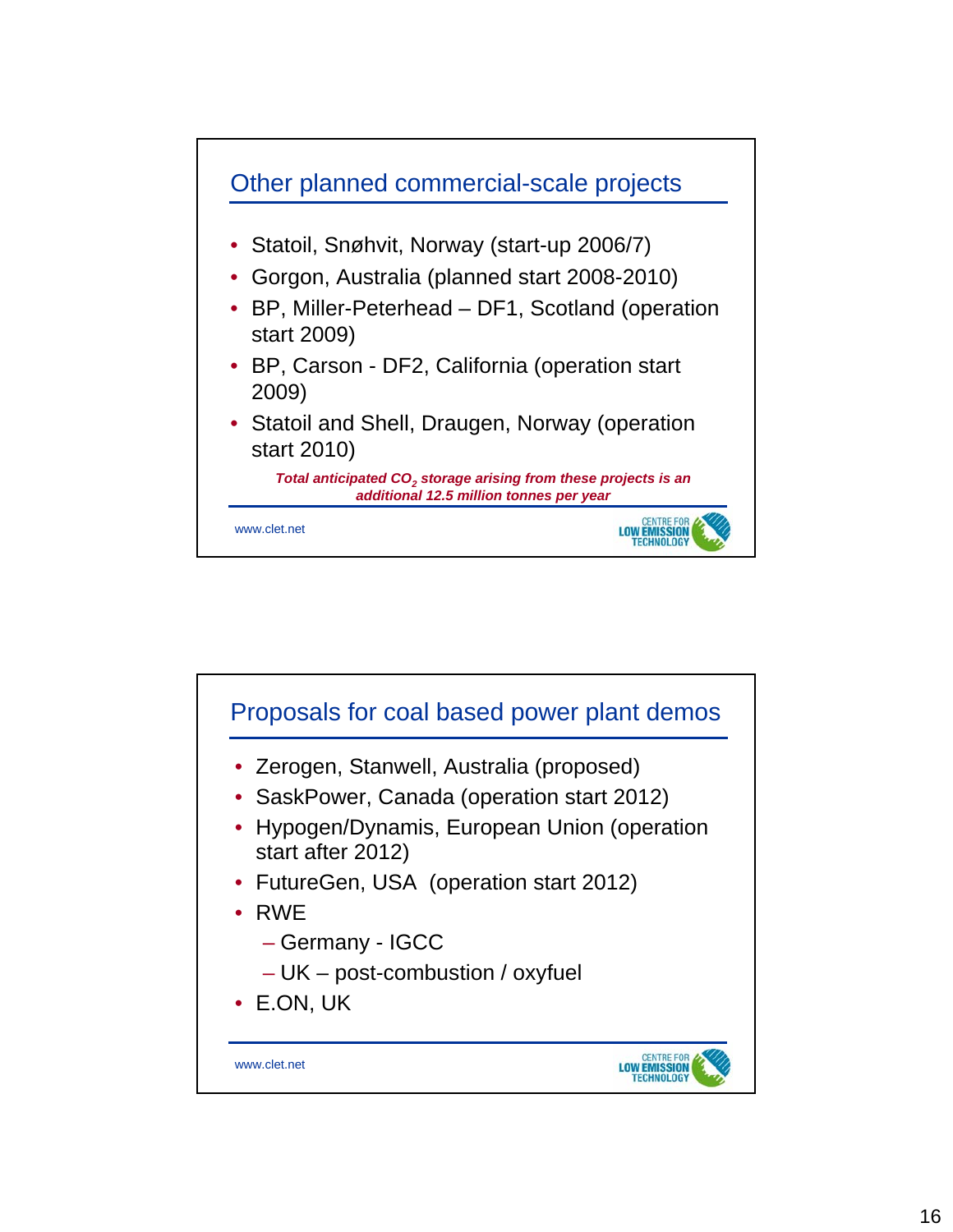

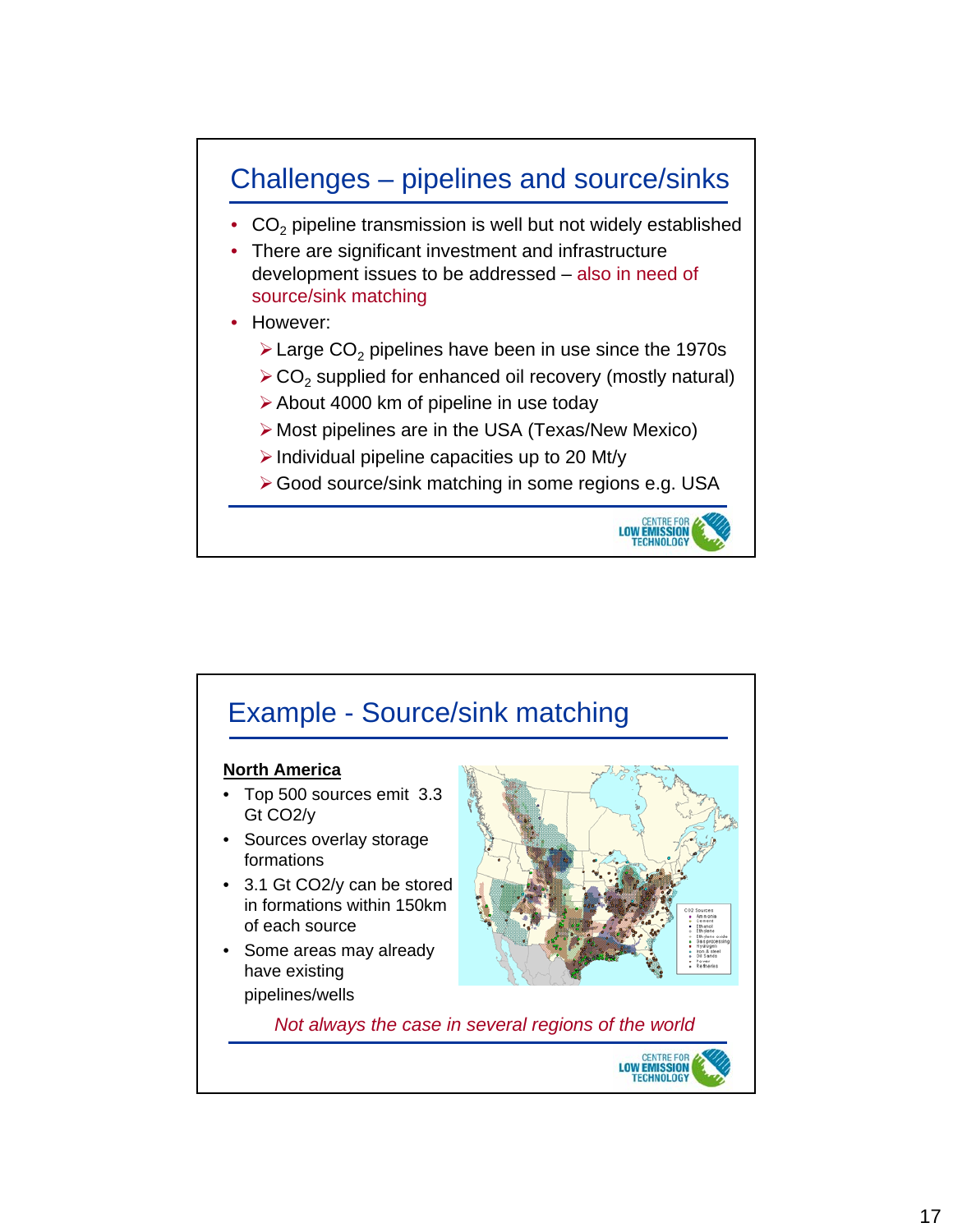

- Rules and standards
	- ¾Current regulatory practises relevant to CCS
	- $\triangleright$  Experience in related industries
		- Natural gas storage/ Acid Gas injection/ EOR
		- Other underground injection control programs

**LOW EMISSION TECHNOLOGY** 

- Permitting/Licensing issues
- Long term liability
- Environmental Impact Assessment
- Monitoring requirements
- Remediation practices